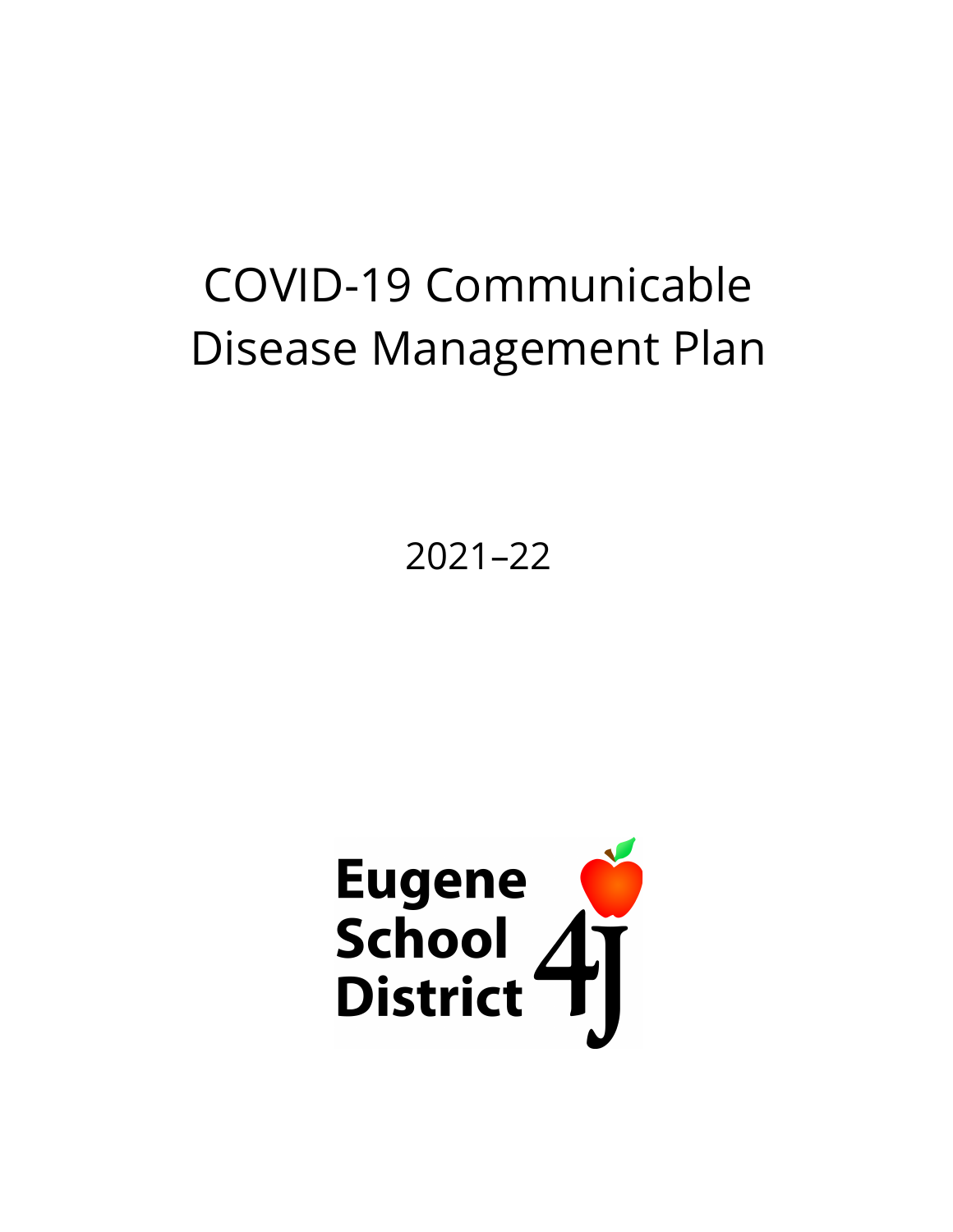# **Table of Contents**

| <b>Purpose and Scope</b>                               |                  |
|--------------------------------------------------------|------------------|
|                                                        | 3                |
| <b>Oversight and Compliance</b>                        | 3<br>3           |
| <b>Building-Level Oversight</b>                        | 4                |
| District-Level Oversight                               |                  |
| <b>Compliance and Reporting</b>                        | 4                |
| <b>COVID Prevention and Mitigation Protocols</b>       | 4                |
| Vaccination                                            | 4                |
| <b>Testing</b>                                         | 4                |
| <b>Diagnostic Testing</b>                              | 4                |
| <b>Screening Testing</b>                               | 5                |
| Daily Screening                                        | 5                |
| Primary COVID-19 Symptoms                              | $\boldsymbol{6}$ |
| Employee Daily Self-Checks and Attestation             | 6                |
| Screening and Attestation for Non-Employees            | 6                |
| <b>Student Screening</b>                               | $\overline{7}$   |
| <b>Attendance Tracking</b>                             | $\overline{7}$   |
| <b>Staff and Volunteers</b>                            | $\overline{7}$   |
| Students                                               | $\overline{7}$   |
| <b>Face Coverings</b>                                  | $\overline{7}$   |
| Definitions                                            | 7                |
| <b>Face Masks Provided</b>                             | $\overline{7}$   |
| <b>Face Masks Required</b>                             | 8                |
| <b>General Exceptions</b>                              | 8                |
| <b>Employee Accommodations</b>                         | 8                |
| <b>Students</b>                                        | 9                |
| <b>Physical Distancing</b>                             | 10               |
| <b>Student-Specific Physical Distancing Strategies</b> | 10               |
| Cohorting                                              | 11               |
| Hand Hygiene and Respiratory Etiquette                 | 11               |
| Ventilation and Airflow                                | 11               |
| <b>Cleaning and Disinfection</b>                       | 12               |
| <b>COVID Case Response Protocols</b>                   | 13               |
| <b>Exposures and Close Contacts: Definitions</b>       | 13               |
| <b>Isolation and Quarantine Measures</b>               | 14               |
| Employees                                              | 14               |
| <b>Students</b>                                        | 15               |
| Return to School and Work                              | 15               |
| <b>Quarantine of Close Contacts</b>                    | 15               |
| <b>Notification to District</b>                        | 16               |
| <b>Contact Tracing and Communication</b>               | 17               |
| Temporary Closures or Suspension of Activities         | 17               |
| <b>Additional Guidance</b>                             | 17               |
| Oregon Department of Education                         | 17               |
| Other State/Federal Guidance and Laws                  | 18               |
| 4J Policy and Procedures                               | 18               |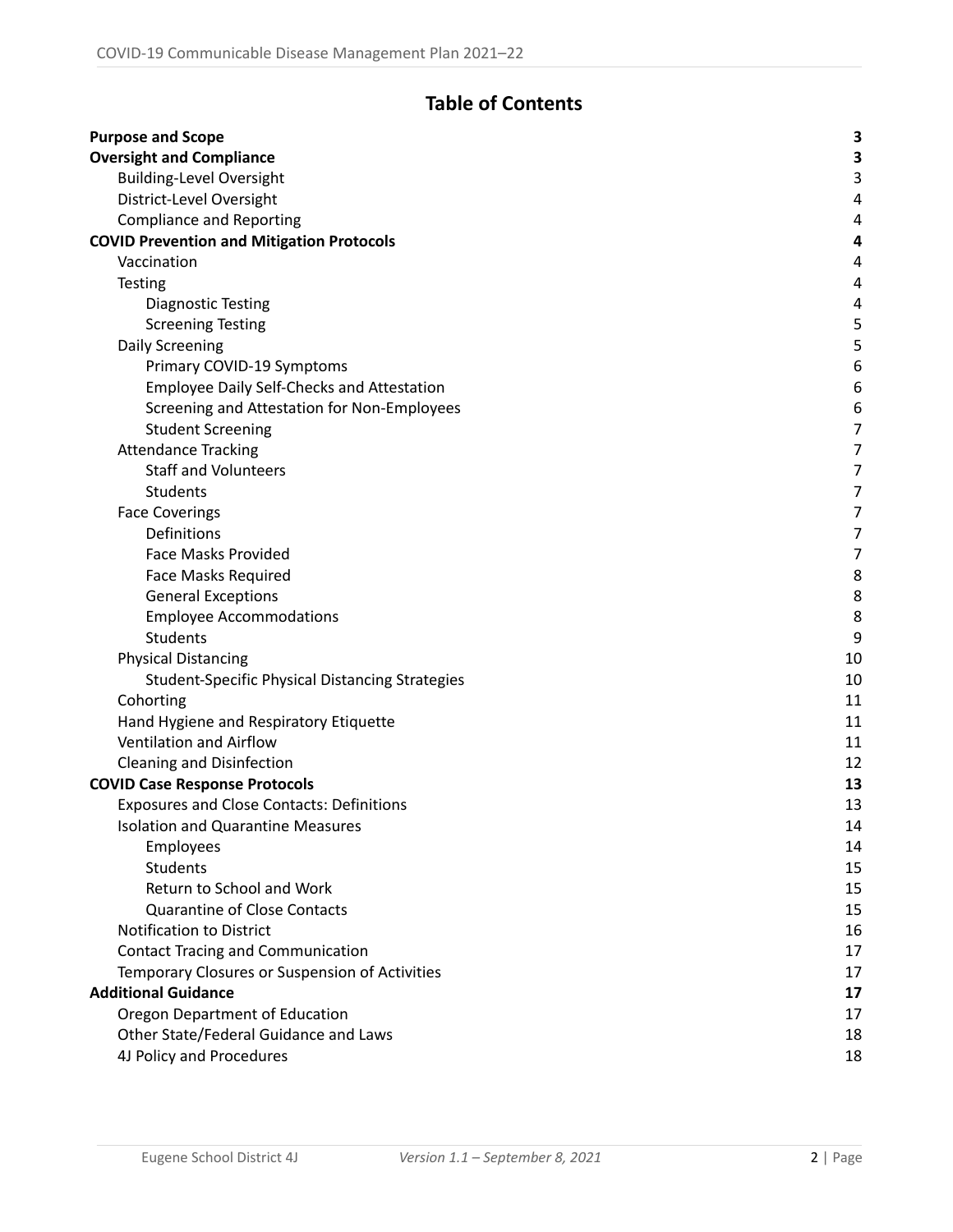# <span id="page-2-0"></span>**I. Purpose and Scope**

- a. Eugene School District 4J's COVID-19 Communicable Disease Management Plan prioritizes the return to full-time, in-person instruction as required for all Oregon school districts. It outlines health and safety protocols for district staff, students and community members across 4J schools, buildings and programs.
- b. This includes community-based programslocated in a school building, as well as district-sponsored childcare programs and early learning environments. See ODE's COVID-19 Recovery [Resources](https://oregonearlylearning.com/COVID-19-Resources/For-Providers) for Childcare [Providers](https://oregonearlylearning.com/COVID-19-Resources/For-Providers) for the most current additional information for these programs.
- c. The district has conferred with public health officials and considered multiple factors when making decisions about implementing multilayered prevention protocols against COVID-19. Since schools serve their surrounding communities, district decisions consider the school population, families and students served, as well as their communities.
- d. This plan supplements the district's communicable diseases procedures in [JHCC-AR](https://policy.osba.org/eugene/J/JHCC%20R%20D1.PDF) and [GBEB-AR](https://policy.osba.org/eugene/G/GBEB%20R%20D1.PDF) by providing guidance specific to the COVID-19 pandemic and meets the requirements of ODE's Ready Schools, Safe Learners Resiliency [Framework](https://www.oregon.gov/ode/students-and-family/healthsafety/Documents/Ready%20Schools%20Safe%20Learners%20Resiliency%20Framework%20for%20the%202021-22%20School%20Year.pdf) for the 2021–22 School Year and OSHA's [Rule](https://osha.oregon.gov/OSHARules/div1/437-001-0744.pdf) Addressing COVID-19 Workplace Risks (OAR [437-001-0744\).](https://osha.oregon.gov/OSHARules/div1/437-001-0744.pdf)

# <span id="page-2-1"></span>**II. Oversight and Compliance**

All employees have a role to play in promoting a healthy and safe working and learning environment. Staff are expected to implement the established health and safety requirements consistently and to support other staff and students in maintaining these precautions as well.

# <span id="page-2-2"></span>**a. Building-Level Oversight**

- **1.** Each site has a COVID coordinator who will serve as the single point person at each school working with the district COVID administrator to establish, implement, support and enforce all COVID health and safety protocols, including face masks and physical distancing requirements. This role should be known to all staff in the building with consistent ways for licensed and classified staff to access and voice concerns or needs.
	- (a) Elementary Schools, Fox Hollow and ECCO School Principal
	- (b) Middle Schools Assistant Principal
	- (c) High Schools Assistant Principal to be appointed by school principal
	- (d) Education Center Karen Hardin
	- (e) Transportation Arthur Hart
	- (f) Facilities Dexter Rummel
	- (g) Athletics High School Athletic Directors
	- (h) Connections Site Coordinator for Churchill High School
	- (i) Community Living Programs Site Coordinator for Sheldon High School
	- (j) Eugene Online Academy, GED and Reconnections Paula Nolan
	- (k) Bailey Hill Teresa Martindale
	- (l) ECCO Childcare Paula Nolan, Jill Johnson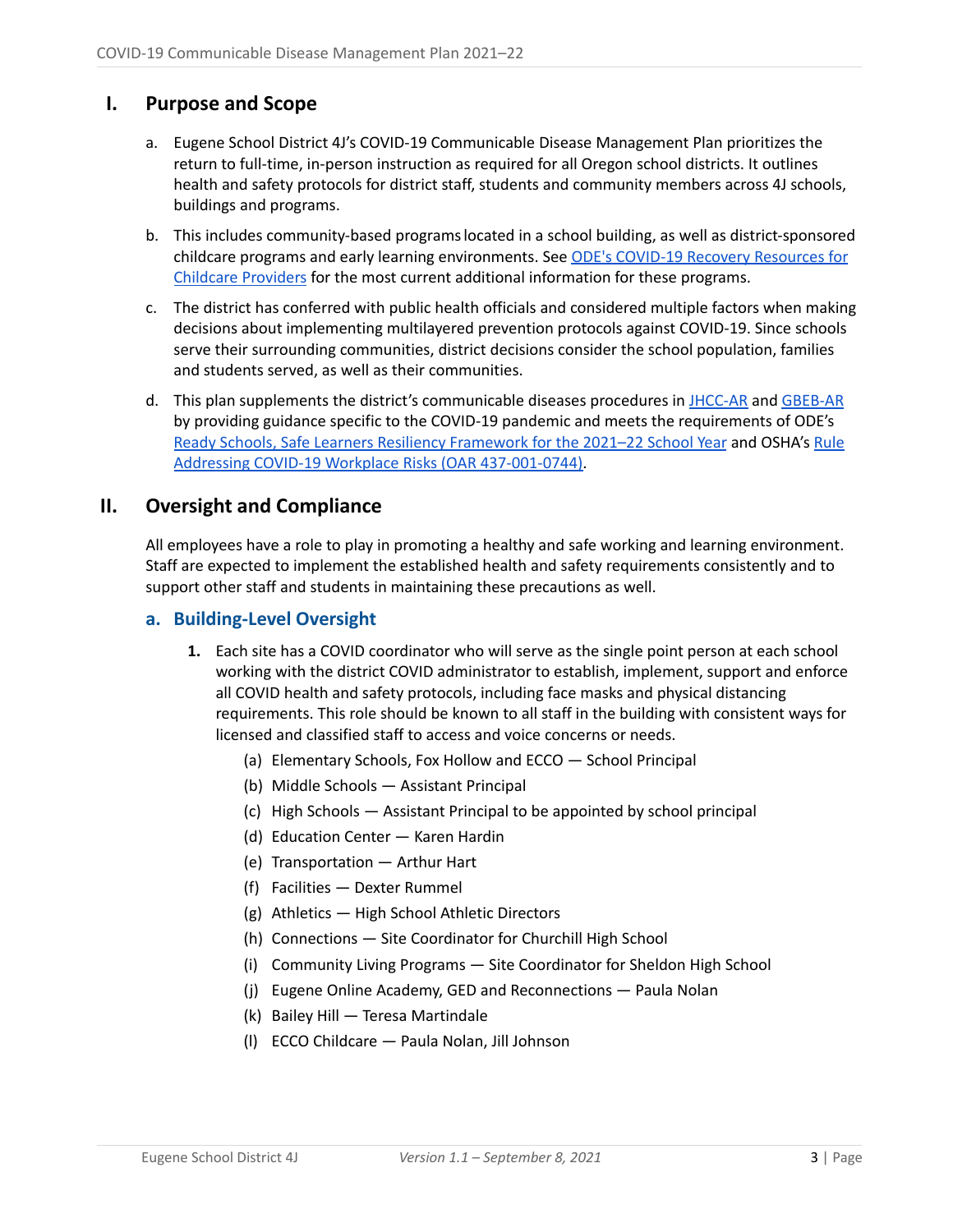# <span id="page-3-0"></span>**b. District-Level Oversight**

**District COVID Administrator** Dawn Strong Human Resources Administrator

**COVID/Employees** Dawn Strong Human Resources Administrator

**COVID/Students** Joy Maxwell Health Services Supervisor

# <span id="page-3-1"></span>**c. Compliance and Reporting**

- **1.** Anyone with concerns about compliance with COVID protocols at a particular building should first address their concerns with the building-level COVID coordinator, or, if there is a conflict, then to the site administrator or the district-level COVID administrator, Dawn Strong.
- **2.** Comments and suggestions on this plan may be sent to [healthservices@4j.lane.edu](mailto:healthservices@4j.lane.edu).

# <span id="page-3-2"></span>**III. COVID Prevention and Mitigation Protocols**

Everyone in our community shares in the responsibility to keep our schools and communities safe and healthy. In order to return to full-time, in-person instruction, this responsibility asks each person to both maintain their own health and take actions to protect the health of those with whom they interact.

#### <span id="page-3-3"></span>**a. Vaccination**

- **1.** There is broad agreement among health care providers and public health experts that vaccination is currently the best public health prevention strategy to end the COVID-19 pandemic. Safe and effective vaccines against COVID-19 are currently authorized for people age 12 and older.
- **2.** In accordance with state law (OAR [333-019-1030\)](https://secure.sos.state.or.us/oard/viewSingleRule.action?ruleVrsnRsn=280616), the district requires that all employees and volunteers be fully vaccinated against SARS-CoV-2 by October 18. Requests for an exemption to the vaccination requirement will be processed as provided by Human Resources.
- **3.** The district encourages students and families who are eligible to be vaccinated, to protect their health and reduce the risk of spreading the virus at school, to families, and in the community. The district will continue to partner with local public healthcare partners to provide opportunities for students to receive vaccines.

# <span id="page-3-5"></span><span id="page-3-4"></span>**b. Testing**

#### **1.** *Diagnostic Testing*

- (a) Students or staff who develop symptoms or are exposed to COVID-19 are advised to get a diagnostic test for COVID-19.
- (b) Currently there are two types of diagnostic tests: molecular tests, such as RT-PCR tests, which detect the virus's genetic material, and antigen tests, which detect specific proteins from the virus. (Antibody tests are not considered diagnostic tests that can determine if someone has an active COVID-19 infection.) PCR tests, available through your healthcare provider, are the most reliable and are what our local public health officials recommend. Antigen tests may be faster but are less likely to detect the virus, particularly in people not showing symptoms.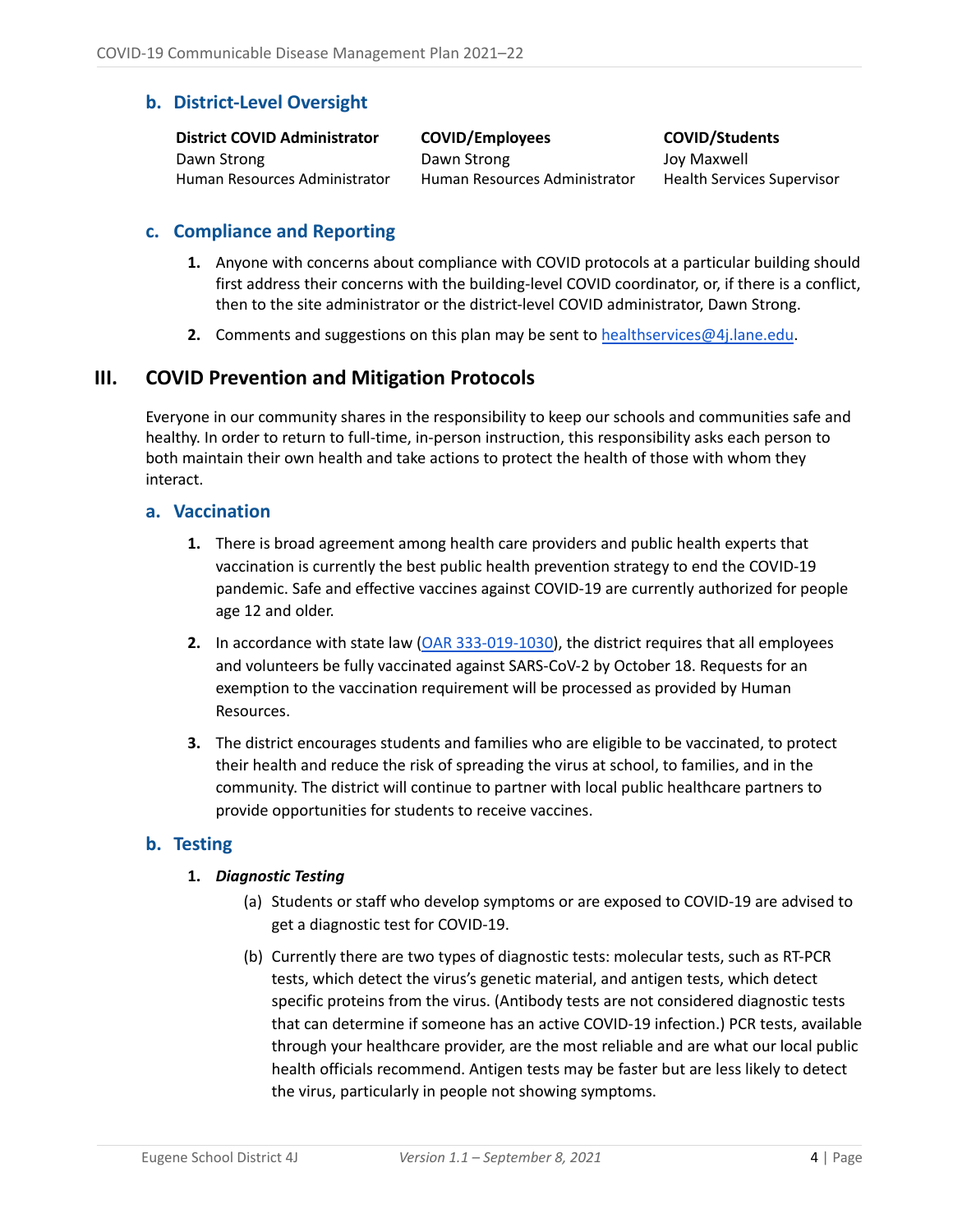(c) A positive result would provide important information and alert the individual to take steps against spreading the virus, to protect their family, friends and community. Neither test can be used to shorten quarantine or isolation periods when a person has or has been exposed to coronavirus. However, a negative result in a person not exposed to COVID-19 may allow their return to school earlier, following [ODE's](https://www.oregon.gov/ode/students-and-family/healthsafety/Documents/COVID-19%20Exclusion%20Summary%20Chart.pdf) [COVID-19](https://www.oregon.gov/ode/students-and-family/healthsafety/Documents/COVID-19%20Exclusion%20Summary%20Chart.pdf) Exclusion Summary Guidance.

#### <span id="page-4-0"></span>**2.** *Screening Testing*

- (a) Screening testing of unvaccinated persons is a public health measure that supports detection of COVID-19 and prevention against its spread. Public health officials currently recommend screening only in unvaccinated individuals. Because COVID-19 vaccines are very effective in reducing the risk of infection, the likelihood of fully vaccinated individuals contracting COVID-19, while possible, is very low compared with unvaccinated individuals.
- (b) The district participates in the Oregon Health Authority (OHA) voluntary [screening](https://sharedsystems.dhsoha.state.or.us/DHSForms/Served/le3798.pdf) [program.](https://sharedsystems.dhsoha.state.or.us/DHSForms/Served/le3798.pdf) OHA offers free COVID-19 screening testing to unvaccinated K–12 students, teachers and staff to help reduce the spread of COVID-19 in schools.
- (c) Screening testing for K–12 students is made available locally through the University of Oregon. The district encourages unvaccinated students to enroll in this voluntary program through their school or the UO. For additional information, see the  $\underline{\text{U0 K-12}}$ **[Screening](https://coronavirus.uoregon.edu/k12testing) Testing webpage.**
- (d) Screening testing for K–12 teachers and staff is made available with free weekly at-home testing by mail. Staff enroll in the program through an [online](https://forms.office.com/Pages/ResponsePage.aspx?id=6GOOZTmNnEmPSBOtyUUvTFK5bmmOdhJLmgCR_KMq9KlURU1XWDFMNDZTME9JSkc4U1dBWVhBWlQ5Vi4u) form.
- (e) Weekly screening testing is *required* for any staff members who are not yet fully vaccinated. Staff who are unvaccinated or only partially vaccinated must enroll and document participation in screening testing through the OHA program or other approved program. Beginning October 18, staff and volunteers are required to be fully vaccinated.
- (f) Weekly screening testing is *available* for all staff through OHA, UO testing events, and other options. Although routine screening testing is recommended only for those who are unvaccinated or only partially vaccinated, vaccination status will not be verified by OHA and all district staff may choose to participate.

# <span id="page-4-1"></span>**c. Daily Screening**

Daily screening for staff, students and visitors is essential. Staff and families will be provided regular reminders of the importance of daily screening for primary COVID-19 symptoms, and of reporting primary symptoms or potential COVID-19 exposure to the school. Staff should refer to ODE's [COVID-19](https://www.oregon.gov/ode/students-and-family/healthsafety/Documents/COVID-19%20Exclusion%20Summary%20Chart.pdf) Exclusion Summary Guidance Chart to support compliance with these requirements. An additional guidance resource is [ODE/OHA's](https://www.oregon.gov/ode/students-and-family/healthsafety/Documents/Planning%20and%20Responding%20to%20COVID-19%20Scenarios%20in%20Schools.pdf) Planning for COVID-19 [Scenarios](https://www.oregon.gov/ode/students-and-family/healthsafety/Documents/Planning%20and%20Responding%20to%20COVID-19%20Scenarios%20in%20Schools.pdf) in Schools.

#### <span id="page-4-2"></span>**1.** *Primary COVID-19 Symptoms*

- (a) Fever of 100.4° F or higher
- (b) Chills
- (c) Cough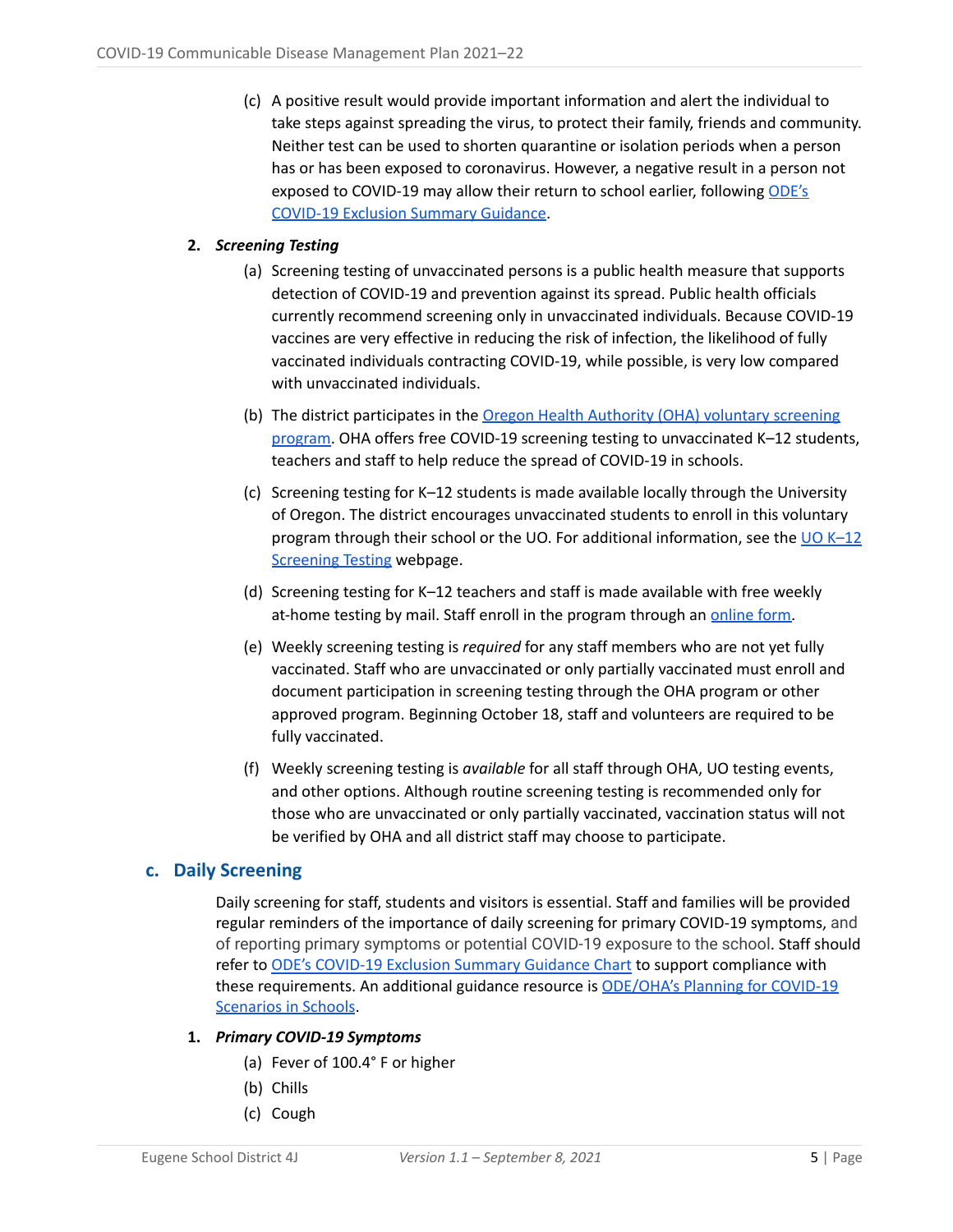- (d) Shortness of breath
- (e) Difficulty breathing
- (f) New loss of taste or loss of smell
- (g) Note: Not all persons with COVID-19 exhibit primary symptoms, particularly in the less-likely breakthrough cases in individuals who are fully vaccinated.

#### <span id="page-5-0"></span>**2.** *Employee Daily Self-Checks and Attestation*

- (a) As always, staff who feel unwell should stay home and use appropriate leave.
- (b) Each day before coming to work, employees must conduct a self-check and attest to the following:
	- (1) They are not experiencing primary COVID symptoms due to an unknown illness;
	- (2) They have not been identified as a close contact of a person who is COVID-19 positive;
	- (3) They do not live with a person who is COVID-19 positive;
	- (4) They are not awaiting the result of a COVID-19 test that was administered due to COVID symptoms; and
	- (5) They have not been placed in isolation or quarantine by a health provider or by Lane County Public Health.
- (c) If, after conducting a self-check, an employee cannot confirm that each of the five (5) above-stated conditions is true, they must not report to work and must immediately notify their supervisor and await direction regarding return to work. Supervisors are to immediately notify the COVID administrator, Dawn Strong, who will determine whether the employee may report to work. (See Section IV.b – COVID Case [Response](#page-12-0) Protocols – Isolation and [Quarantine](#page-12-0) Protocols below).
- (d) *Digital Employee Attestation*: Employees attest to their health as defined above on a daily basis by swiping their badge to gain entry to their worksite.

#### <span id="page-5-1"></span>**3.** *Screening and Attestation for Non-Employees*

- (a) *Digital Attestation*: Visitors, volunteers, contractors and others must utilize the Raptor visitor management system to check into a building, where they are required to answer to the following 5 questions before proceeding beyond the front office:
	- (1) Have you been diagnosed with COVID-19 in the past 10 days?
	- (2) Has a health provider or public health official directed you to be in isolation or quarantine at this time?
	- (3) Have you been in close contact with or live with anyone who is displaying primary COVID-19 symptoms or has been recently diagnosed with COVID-19?
	- (4) Are you awaiting the result of a COVID-19 test that was administered due to symptoms?
	- (5) Are you currently experiencing any of the following symptoms: cough, fever of 100.4° or higher, chills, shortness of breath/difficulty breathing, or new loss of sense of taste or smell?
- (b) If a visitor answers "yes" to any of the 5 questions above, they must not be permitted to access the campus.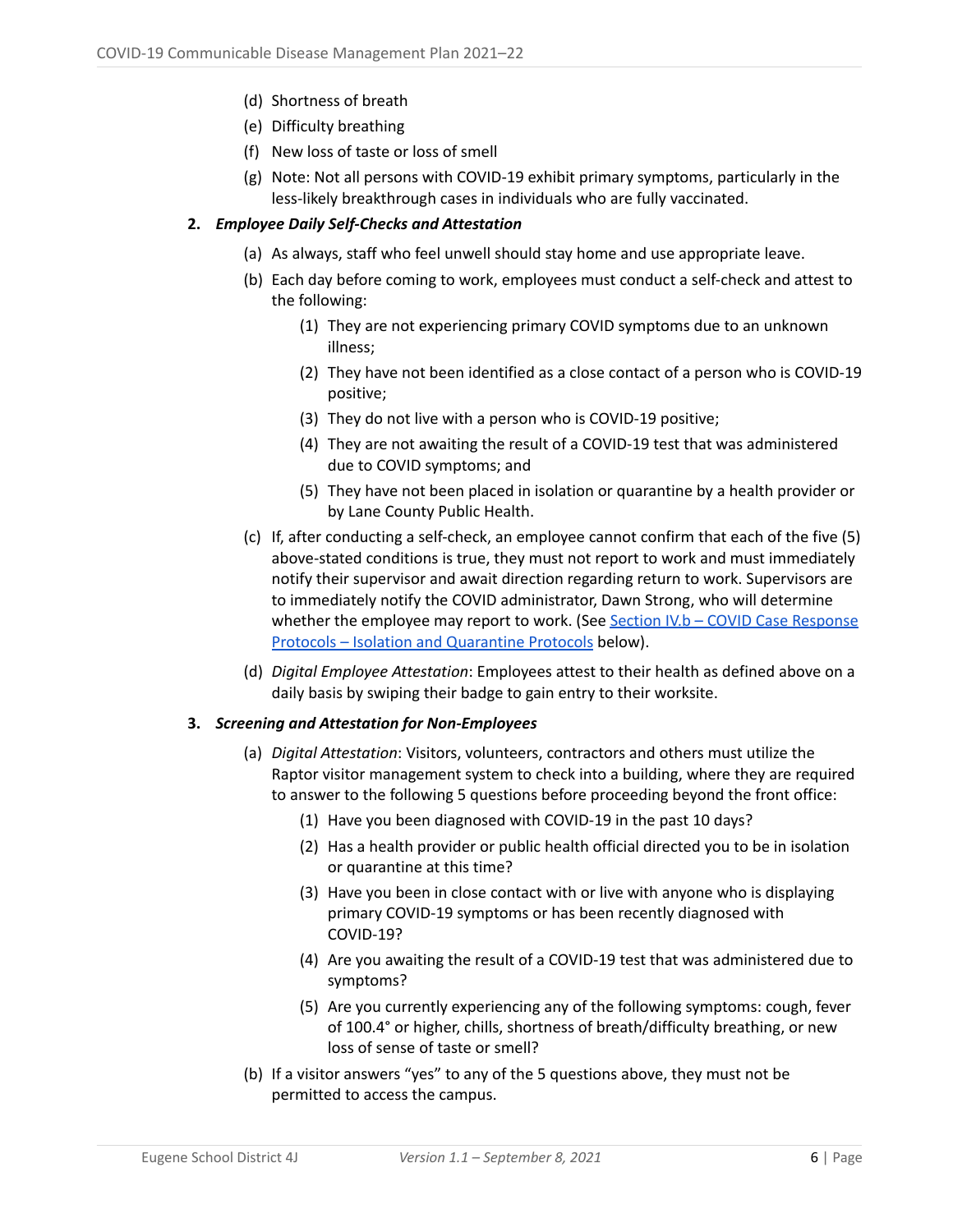(c) *Contact Tracing*: Raptor sign-in data will be used for visitor contact tracing in the event of confirmed cases. Schools should use a paper/pencil sign-in log if Raptor is inaccessible for any reason.

#### <span id="page-6-0"></span>**4.** *Student Screening*

- (a) As always, students who feel unwell should stay home. Students must stay home if they or anyone in their home has primary COVID-19 symptoms, or other signs of infectious diseases.
- (b) Teachers are encouraged to visually screen students when taking attendance each day. If a student appears unwell, the teacher should ask them how they are feeling, and if unwell, send the student to the office.
- (c) If a bus driver observes that a student rider appears to be unwell, the driver will assign the student to sit in the designated seat at the front of the bus, open additional windows for fresh air circulation if feasible, and notify the dispatcher to inform the school that an ill student is arriving. School staff will receive the student and conduct additional screening in collaboration with the school nurse.
- (d) Anyone displaying or reporting the primary COVID-19 symptoms as described above must be isolated and sent home as soon as possible. Students also should be excluded from school for signs of other infectious diseases, per existing school policy and protocols based on public health guidelines.

# <span id="page-6-2"></span><span id="page-6-1"></span>**d. Attendance Tracking**

#### **1.** *Staff and Volunteers*

For the purpose of supporting contact tracing in the event of confirmed cases, attendance is recorded using ID badge entry data and Raptor visitor management system data. Staff must sign in using their ID badge or Raptor upon entry to any district building. Volunteers and visitors must sign in using the Raptor visitor management system. Schools should use a paper sign-in log if the ID badge or Raptor system are inaccessible for any reason.

#### <span id="page-6-3"></span>**2.** *Students*

For the purpose of supporting contact tracing in the event of confirmed cases, attendance is recorded in Synergy for school programs, and in Family ID for athletic programs. If a student is present at a school or program they are not normally assigned to attend with attendance recorded in these systems, they must sign in or be recorded on a separate log.

#### <span id="page-6-5"></span><span id="page-6-4"></span>**e. Face Coverings**

#### **1.** *Definitions*

- (a) "Face covering" or "mask" (used interchangeably in this document) means a cloth, paper, polypropylene or other face covering that covers the nose and mouth and that rests snugly above the nose, below the chin, and on the sides of the face. Face masks with valves, gaiter or bandana type face masks are not permitted. Face shields may not be worn instead of masks except under limited approved circumstances.
- (b) "Indoor spaces" means anywhere indoors, including but not limited to public and private workplaces, businesses, indoor areas open to the public, building lobbies, common or shared spaces, classrooms, elevators, bathrooms, transportation services and other indoor spaces where people may gather for any purpose.

#### <span id="page-6-6"></span>**2.** *Face Masks Provided*

(a) The district will provide a mask to any staff, student, volunteer or visitor if needed.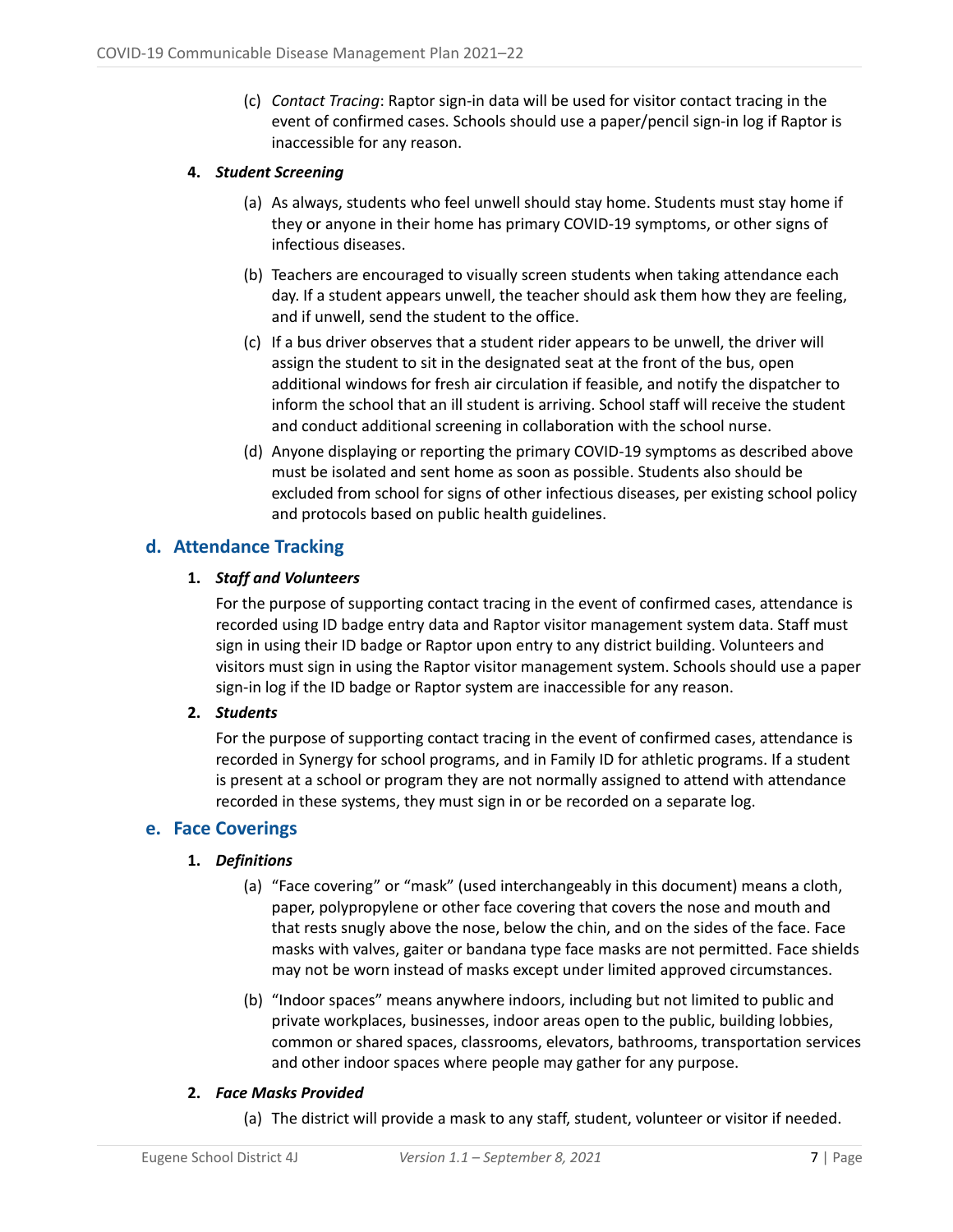#### <span id="page-7-0"></span>**3.** *Face Masks Required*

- (a) Face covering requirements are determined by the state or the district. These rules will be revisited periodically, and may change. The district will not establish a less protective rule or practice for face masks in contravention of state requirements.
- (b) These rules apply to all persons, including staff, students, visitors and contractors, regardless of vaccination status, at all times when in a 4J school or other 4J building, on a 4J property, or when off-campus and engaged in a school-sponsored extracurricular or educational activity or event. See OAR [333-019-1015](https://secure.sos.state.or.us/oard/viewSingleRule.action?ruleVrsnRsn=280834) and [OAR](https://secure.sos.state.or.us/oard/viewSingleRule.action?ruleVrsnRsn=280420) [333-019-1025](https://secure.sos.state.or.us/oard/viewSingleRule.action?ruleVrsnRsn=280420).
- (c) Face masks are required indoors and on school buses.
- (d) Face masks are required outdoors when at least 6 feet of physical distancing between individuals cannot generally be maintained. "Outdoors" includes stadiums, tracks and fields, and covered outdoor spaces, provided they have open sides that allow free flow of air.
- (e) A face mask is NOT a substitute for physical distancing. Face masks and maintaining at least 3 feet of physical distancing to the extent possible are both required in indoor school settings.
- (f) When masks are removed outdoors, physical distancing of at least 6 feet should be maintained to the greatest extent possible. If 6 feet of distancing cannot be maintained, masks must be worn.

#### <span id="page-7-1"></span>**4.** *General Exceptions*

Face masks are not required if a person:

- (a) Is under 2 years of age on public transportation including school buses;
- (b) Is under 5 years of age and not yet in kindergarten, not on public transportation;
- (c) Is outdoors and is generally able to maintain at least 6 feet of distance from others;
- (d) Is alone in a private individual workspace that is enclosed on all sides with walls from floor to ceiling and with a closed door;
- (e) Is actively eating or drinking;
- (f) Is actively engaged in an activity that makes use of the mask not feasible, such as swimming or playing a musical instrument that requires using the mouth.
- (g) Is actively engaged in performing for an audience in an activity that would be hindered by wearing a face mask, such as a theatrical performance, playing a musical instrument that requires use of the mouth, or delivering a speech to an audience (this does not apply to teaching or to student speeches in a classroom setting);
- (h) Is a student athlete (in a competitive sport, not PE) who is actively engaged in athletic practice or competition outdoors, or who is verified to be fully vaccinated and is actively engaged in athletic practice or competition indoors (only during periods of exertion; face masks must be worn on the bench and at times such as team meetings);
- (i) Is officiating a competitive sport that requires a high level of physical exertion by the official, during periods of exertion;
- (j) Is sleeping; or
- (k) Must remove the mask briefly because the individual's identity needs to be confirmed by visual comparison.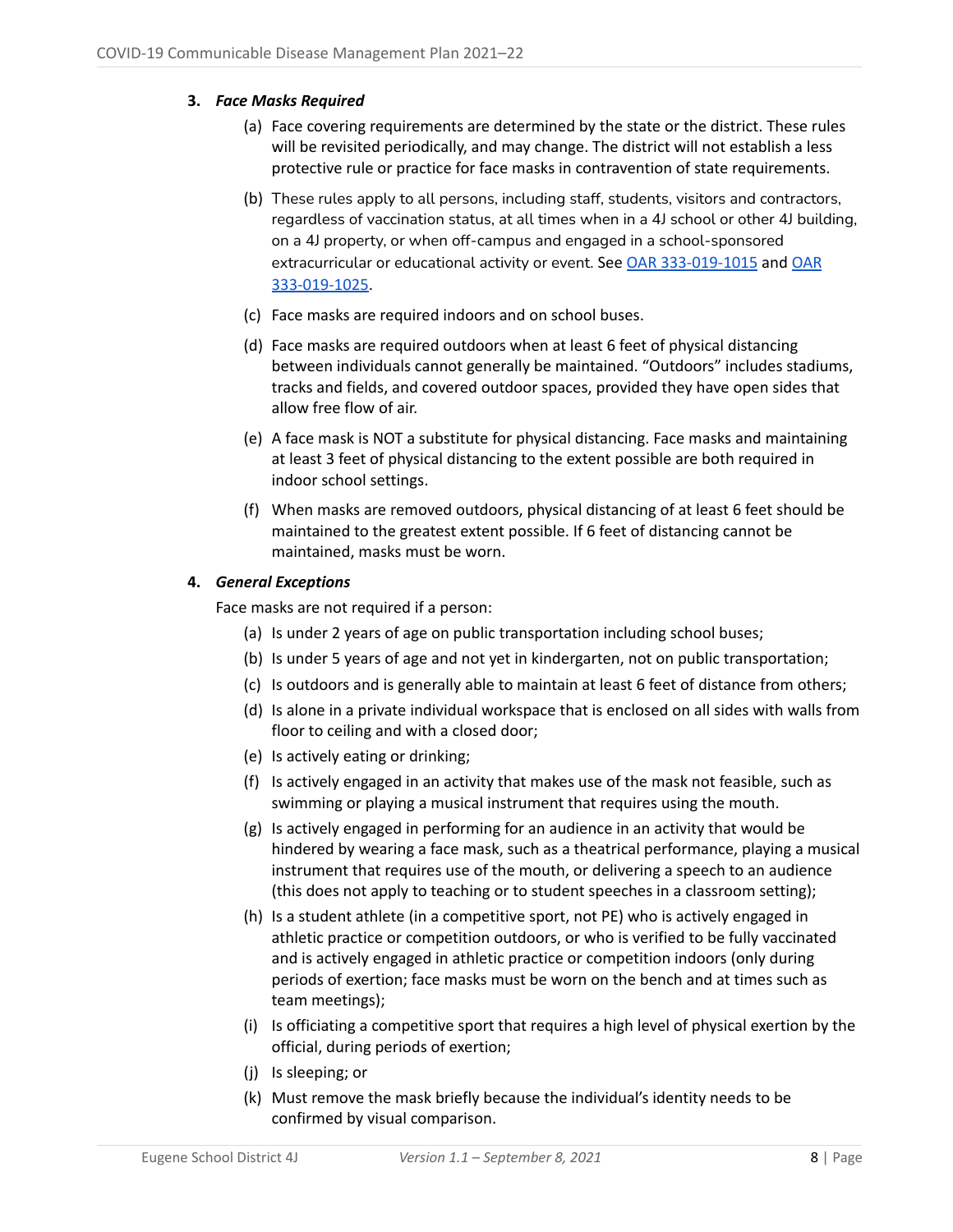#### <span id="page-8-0"></span>**5.** *Employee Accommodations*

- (a) A staff member requesting an accommodation for the face mask requirement due to a disability must contact the district's ADA coordinator at [hr\\_ada@4j.lane.edu.](mailto:hr_ada@4j.lane.edu)
- (b) If a staff member is determined to require an accommodation for the face mask requirement, the district will consider reasonable accommodations as applicable, including but not limited to an unpaid leave or a work shift adjustment.

#### <span id="page-8-1"></span>**6.** *Students*

- (a) Students must wear face masks at all times when indoors at school, on school-provided transportation, or participating in indoor school activities, subject to the exceptions listed above.
- (b) "Mask breaks" are not to be provided indoors.
	- (1) "Mask breaks" when students may remove their face masks are naturally embedded in the school day, with meal periods, recess, and when outdoors.
	- (2) "Mask breaks" for a group or a full classroom are not allowed indoors. A group or classroom may move outdoors to temporarily remove face masks, while physically distanced.
	- (3) "Mask breaks" for individuals are not to be provided on a routine basis and are expected to be brief and outdoors.
- (c) If a student demonstrates a need to remove their face mask briefly, the school/team should:
	- (1) Take the student outside, or if not an option, take the student to a place away from other students. Students must not be left alone or unsupervised.
	- (2) Provide additional instructional supports to effectively wear a face mask.
	- (3) Provide the student adequate support to re-engage in safely wearing a face mask.
	- (4) Consider child find implications for students who demonstrate an ongoing inability to consistently wear a face mask as required and are not currently eligible for or receiving services under 504 or IDEA. Teachers should alert the school psychologist and school administrator in such cases.
- (d) If a student has a medical condition or disability that may require adaptation or accommodation of face mask requirements:
	- (1) Such limited exceptions are made through individualized, student-specific decisions and established IDEA and Section 504 processes, in consultation with a Student Services Administrator and the Student Health Services Supervisor.
	- (2) IEP or 504 teams should refer to the ODE supplemental guidance Considering Reasonable [Accommodation](https://www.oregon.gov/ode/students-and-family/healthsafety/Documents/Face%20Covering%20Supplemental%20Guidance.pdf) of Face Coverings Requirements for the [2021–22](https://www.oregon.gov/ode/students-and-family/healthsafety/Documents/Face%20Covering%20Supplemental%20Guidance.pdf) School Year.
- (e) If a student refuses to wear a face mask, they may not participate in school on-site. If a student refuses to wear a face mask or wear it properly, the school/team should:
	- (1) Remind and direct the student to wear their face mask.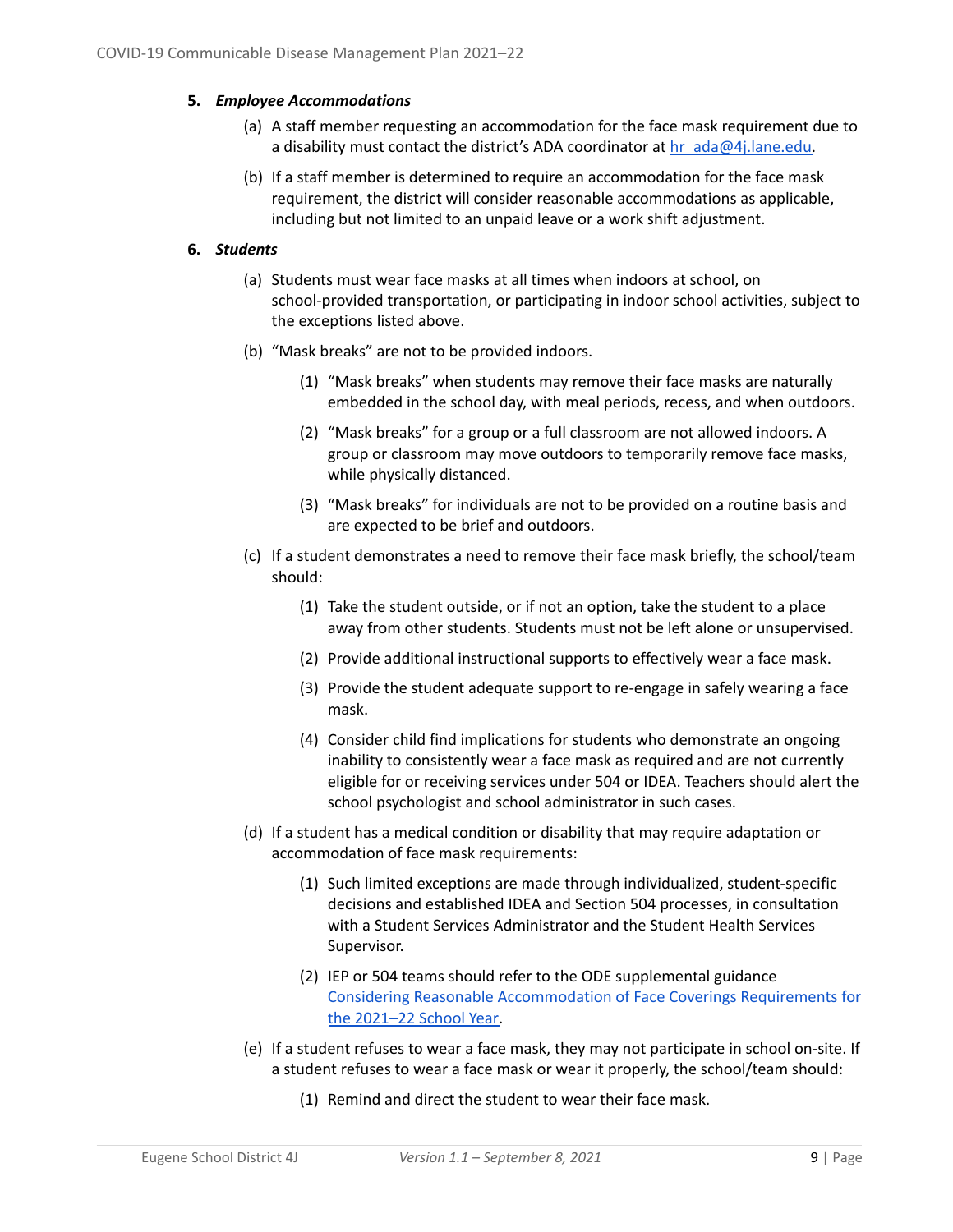- (2) Provide additional instruction on how to wear a mask effectively, if needed.
- (3) If the student continues to refuse to wear a face mask or to wear it properly, send the student to the school office to wait in the isolation area until their parent, guardian or emergency contact arrives to pick them up.
- (4) Provide the student and parent/guardian information about the reasons for and importance of wearing face masks, and the alternatives if they are not willing to comply with the law for school health and safety.
- (5) Student or family refusal to wear appropriate face masks dictates that educational needs be met through online learning. Students who choose not to wear a face mask will not be permitted to continue to participate in on-site instruction and will be provided with access to all-online instruction.

# <span id="page-9-0"></span>**f. Physical Distancing**

- **1.** All individuals must maintain at least 3 feet of distance between themselves and others to the extent possible at all times, except when job requirements necessitate closer physical proximity. At times when masks are removed outdoors, physical distancing of at least 6 feet must be maintained.
- **2.** Schools will consider physical distancing requirements when setting up learning and other spaces, arranging spaces and groups to allow and encourage at least 3 feet of physical distance.
- **3.** Schools will minimize time standing in lines and take steps to ensure that required distance between students is maintained, such as marking spacing on the floor.

#### <span id="page-9-1"></span>**4.** *Student-Specific Physical Distancing Strategies*

- (a) Arrange student desks and other seat spaces so that students' physical bodies are at least 3 feet apart. Where possible, face all desks in the same direction or have students sit on only one side of tables. Every class must maintain assigned seating.
- (b) Modify or stagger schedules, such as recess and lunch schedules, to limit the number of students in spaces or arriving at the same time to avoid crowding or gathering.
- (c) Limit transitions to the extent possible during the student day, and create hallway procedures to promote physical distancing and to minimize gatherings.
- (d) Plan for students who will need additional support in learning how to maintain physical distancing requirements. Reinforce physical distancing expectations through positive behavior support and instruction; refrain from punitive discipline.
- (e) Cancel, modify, or postpone assemblies, special performances, parent meetings and other large gatherings to maximize physical distancing. Consider moving events outside where possible.

# <span id="page-9-2"></span>**g. Cohorting**

- **1.** Cohorting helps manage risks in the potential spread of COVID-19. A cohort is a stable group of students that stays together for a portion of the school day, such as a class or athletic team or school bus route. Most students are part of more than one cohort.
- **2.** Student cohorting limits the number of potentially exposed individuals, and helps quickly identify them, when a COVID-19 case is identified in the school. This minimizes the number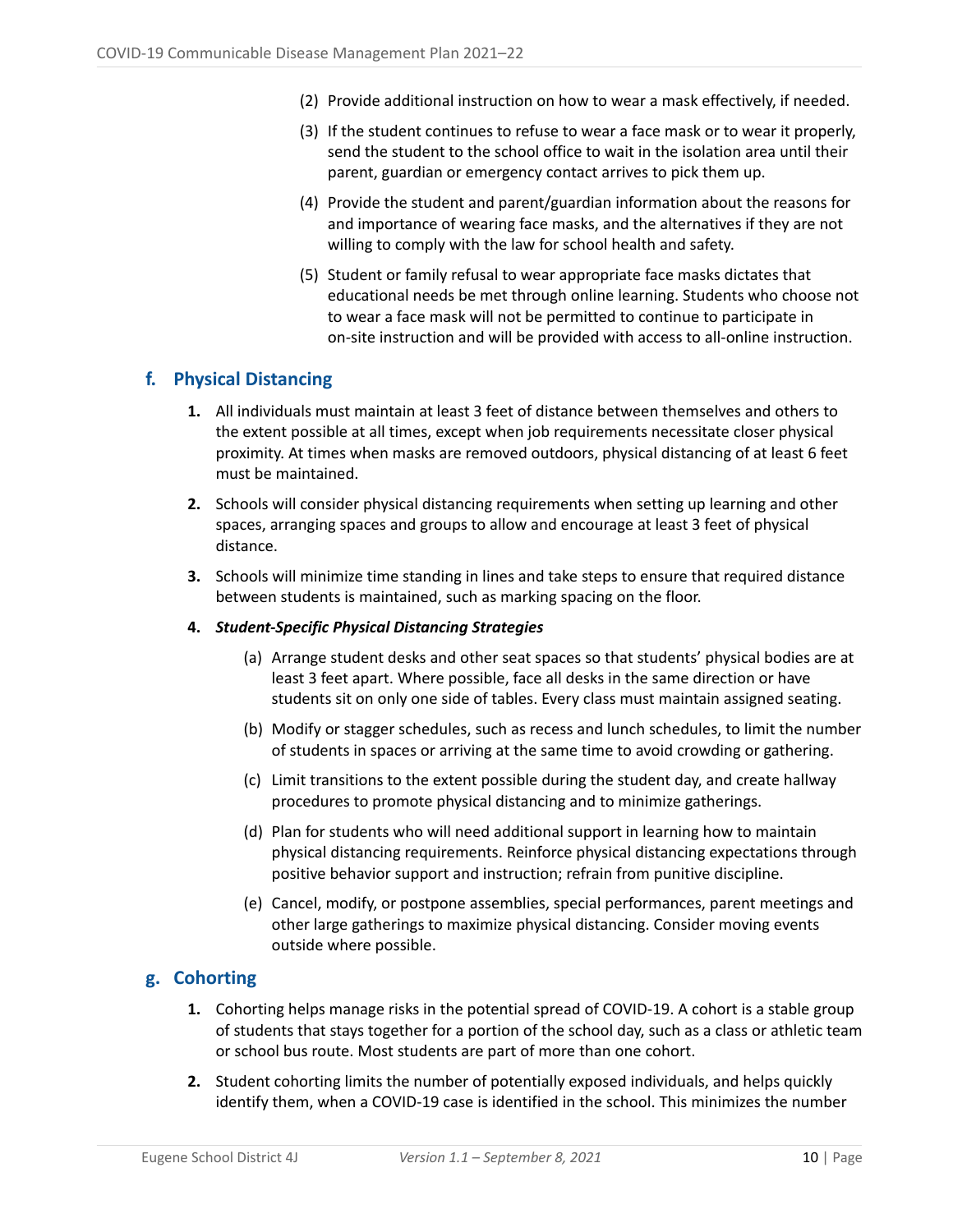of people who may need to be quarantined as well as school-wide disruptions in student learning.

- **3.** Where feasible, schools will establish designated preferred bathrooms for cohorts. Schools will continue to provide access to all-gender/ single-occupant restrooms.
- **4.** Schools will minimize prolonged interaction between students in different cohorts to the extent possible.
- **5.** Schools will minimize the number of staff that interact with each cohort to the extent possible.
- **6.** See Section IV.b COVID Case Response Protocols Isolation and [Quarantine](#page-12-0) Protocols for information on quarantine requirements within student cohorts when a confirmed case of COVID-19 is identified.
- **7.** See Section IV.d COVID Case Response Protocols Contact Tracing and [Communication](#page-12-0) for information on notification to cohorts when a confirmed case of COVID-19 is identified.

# <span id="page-10-0"></span>**h. Hand Hygiene and Respiratory Etiquette**

- **1.** All individuals should clean their hands frequently with handwashing for at least 20 seconds or alcohol-based hand sanitizer with 60–96% alcohol.
- **2.** Key times to clean hands include before and after eating food, after using the toilet, and after coughing, sneezing, or nose blowing.
- **3.** All individuals should avoid touching their eyes, nose, or mouth with gloves or unwashed hands.
- **4.** Schools will teach and support hand hygiene and respiratory etiquette.

# <span id="page-10-1"></span>**i. Ventilation and Airflow**

- **1.** Air circulation and filtration are helpful factors in reducing airborne viruses. The district and its schools will operate ventilation systems properly and will consider and implement ways to increase circulation of outdoor air as much as possible, including by:
	- (a) Setting ventilation systems to increase air exchanges, increase the amount of outside air where possible, and minimize recirculation of indoor air;
	- (b) Enhancing building ventilation and filtration systems where feasible, following current guidance; and/or
	- (c) Opening windows and doors while keeping student safety and school security in mind.
- **2.** Air purifying devices have been installed in the ventilation systems in all 4J buildings to help neutralize and remove viruses and other particles from the air without producing ozone or other harmful byproducts. [These](https://www.4j.lane.edu/2021/01/ventilation-system-upgrades/) units are installed and operating in every building. They are not visible from inside classrooms, as they are installed in the building's HVAC system. The devices use a technology called bipolar ionization (BPI) that is in use in schools, office buildings, airports, hospitals and other community buildings around the world. Information regarding the BPI units can be found here[:](https://www.4j.lane.edu/2021/01/ventilation-system-upgrades/)

<https://www.4j.lane.edu/2021/01/ventilation-system-upgrades/>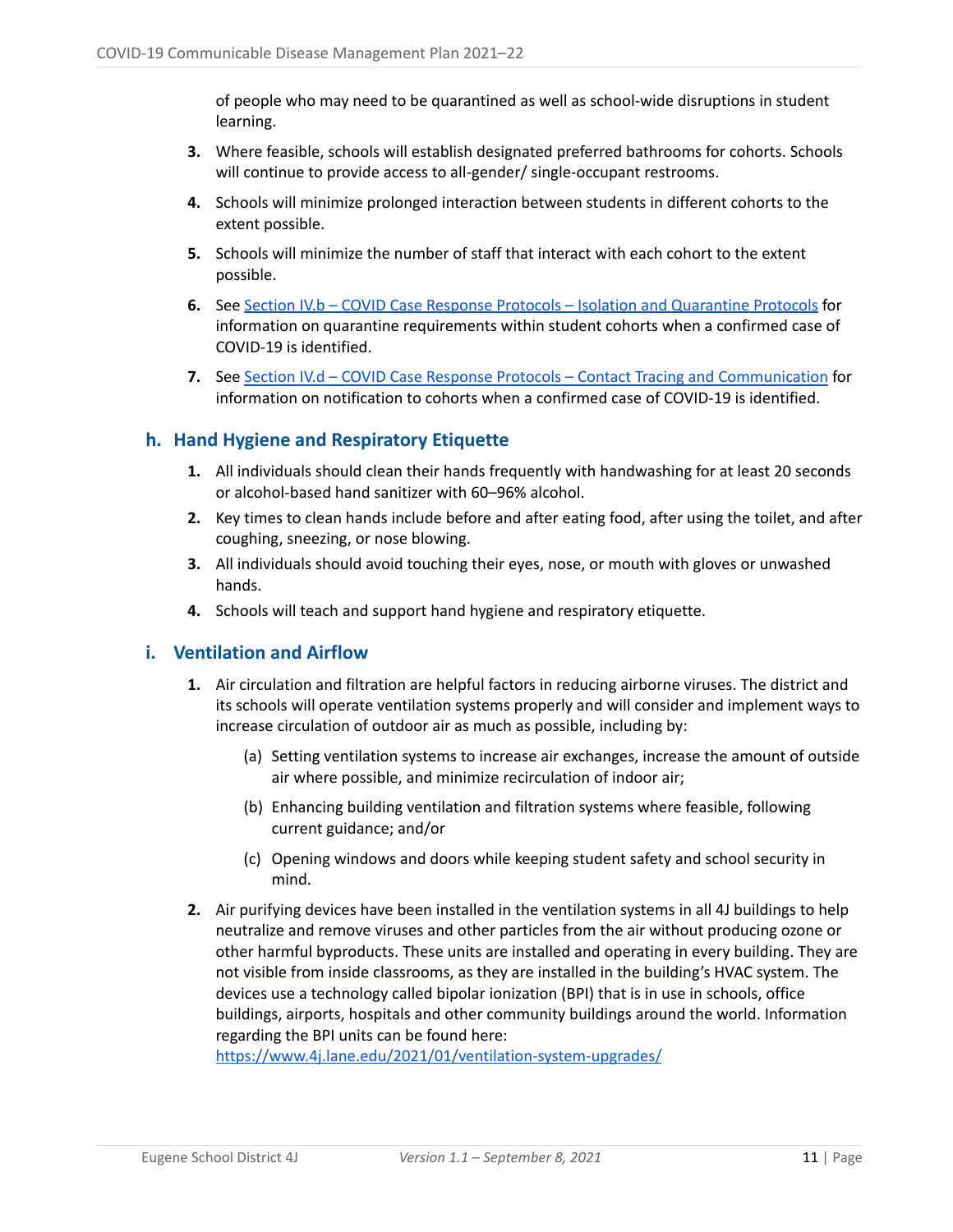- **3.** During the pandemic, 4J buildings will operate exhaust fans 24 hours a day, five days a week, to increase air exchanges within the building. Specific procedures may vary in older buildings but all the ventilation system run times have been increased districtwide.
	- (a) Programmable ventilation systems will provide up to 100% outside air when air quality and temperatures allow.
	- (b) Kitchens or cooking areas' local exhaust ventilation systems will be operated when these spaces are occupied. Kitchen exhaust ventilation may be operated even when these spaces are not occupied to supplement ventilation for other areas of the building.
	- (c) Restroom exhaust fans will be operated when the building is occupied.
- **4.** Ventilation systems will be checked and maintained by maintenance staff on a regular basis. The district will consider modifications or enhancements of building ventilation and filtration systems where feasible, following current guidance.
- **5.** Fans can be an effective way to increase the circulation of outdoor air.
	- (a) Consideration will be given to using fans or box fans positioned in open windows to draw fresh outdoor air into the classroom via one window, and flush indoor air out of the classroom via another window.
	- (b) Fans will not be used in rooms with closed windows and doors, as the fans would be recirculating the classroom air and not providing circulation of fresh air.
	- (c) Fans will not be used if it is determined that they pose a safety or health risk, such as increasing exposure to smoke, pollen or other allergens or exacerbating asthma symptoms.
- **6.** The district will consider the need for increased ventilation in areas where students with special healthcare needs receive medication or treatments.
- **7.** When feasible, bus windows will be kept open in order to improve air ventilation. Even partially opened windows will improve fresh air circulation on the bus.
- **8.** Schools are encouraged to conduct some activities and classes outside when reasonable.

# <span id="page-11-0"></span>**j. Cleaning and Disinfection**

- **1.** The district requires routine, systematic cleaning and disinfection of classrooms, work spaces, bathrooms, and activity areas.
- **2.** Custodial staff will have primary responsibility for daily cleaning and disinfection as outlined in COVID-19 Cleaning & [Disinfection](https://docs.google.com/document/d/e/2PACX-1vT26eC_OaVLftQh7nAJT108ptUAfAZVAUMb6P7qpQt7GNsrvIcv8o-nYFUoMmo1Efu5aO-TWq6viO9n/pub) Protocol.
- **3.** Custodial staff will perform cleaning and disinfecting of all high touchpoints throughout the buildings at least once per day, including but not limited to restrooms, common areas, door knobs, light switches, and student desks throughout the building.
- **4.** Disinfectant spray and towels or disinfectant wipes, with use instructions, will be made available in each classroom. Staff may use these to periodically disinfect common touchpoints within the classroom.
- **5.** Disinfectant spray and towels or wipes will be supplied in all staff-designated areas to be used throughout the day as needed or desired.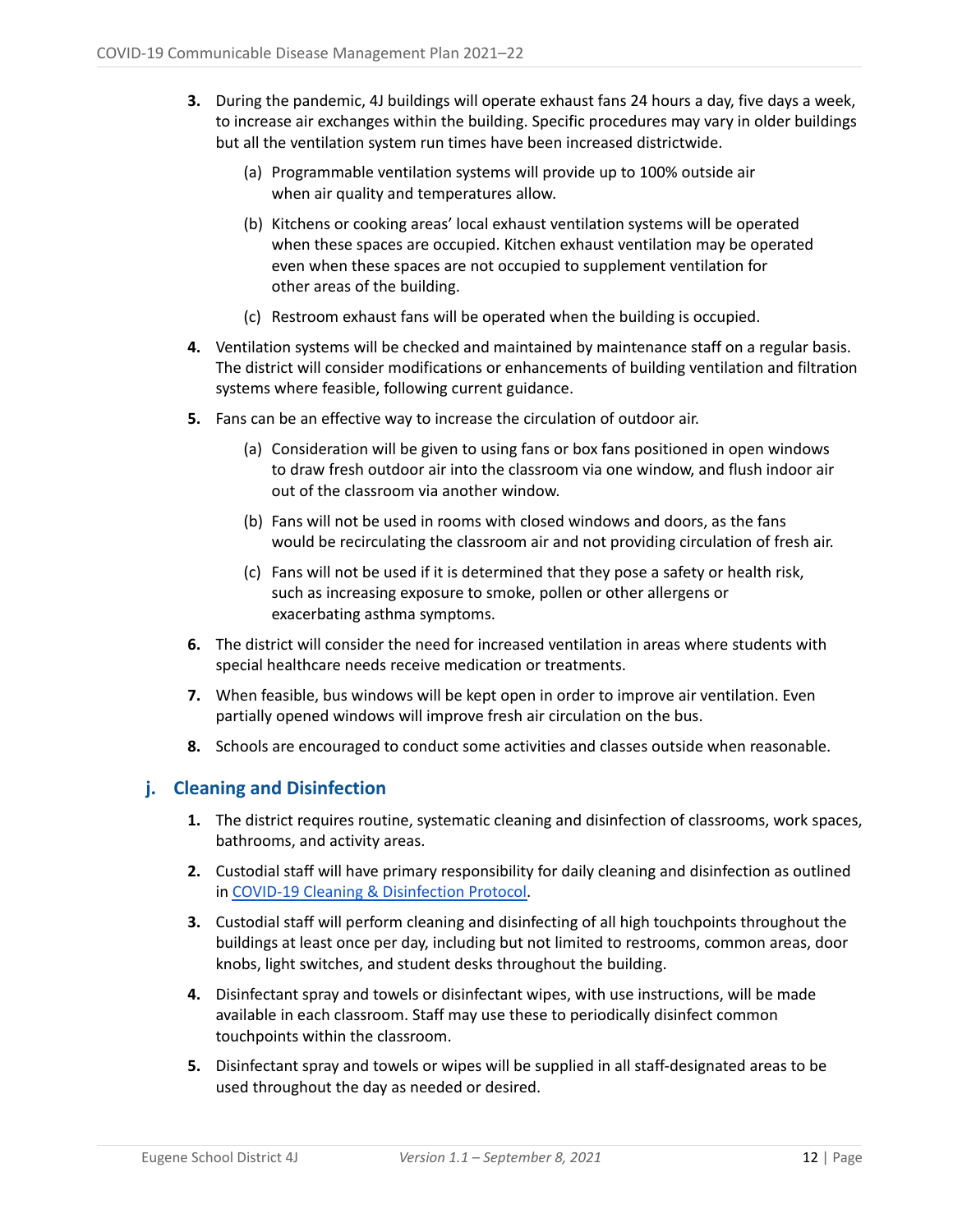# <span id="page-12-1"></span><span id="page-12-0"></span>**IV. COVID Case Response Protocols**

# **a. Exposures and Close Contacts: Definitions**

- **1.** "Exposure" is defined as a [susceptible](https://secure.sos.state.or.us/oard/viewSingleRule.action?ruleVrsnRsn=279421) individual, who has close contact (within 6 feet) for longer than 15 cumulative minutes in a day with a person who has a confirmed or presumptive case of COVID-19. A student or an employee is "susceptible" if the district lacks evidence that the individual has been vaccinated.
- **2.** "Close contact," as defined by the CDC, is someone who was within 6 feet of an infected person for a cumulative total of 15 minutes or more in a 24-hour period within the preceding 14 days. In a school setting, students are not considered to be close contacts of a person with COVID-19 if they were 3 feet or more apart and both students were consistently and correctly using well-fitting masks.
- **3.** "Confirmed case" means an individual who tests positive using a diagnostic (viral) test.
- **4.** "Presumed case" means a person who:
	- (a) Has had a close contact with a confirmed case in the past 14 days;  $\overline{AND}$  has had two of the following: shortness of breath, cough, fever, new loss of smell or taste; AND has not had a positive COVID-19 viral test; OR
	- (b) Has had a positive test result from an at-home test kit; AND has at least one primary COVID-19 symptom OR had a close contact with a confirmed case in the past 14 days OR out-of-state travel within the 14 days before the onset of illness.
- **5.** "Quarantine" means a restriction of persons who were exposed to COVID-19 to monitor whether they become sick and prevent the spread of disease.
- **6.** "Exclusion" refers to a district or school administrator's decision to keep a student with COVID-19 or symptoms out of school to prevent possible disease spread.
- **7.** "Isolation" means separating people with a contagious disease including COVID-19 from other people to prevent disease spread.
- **8.** "Restrictable diseases" are defined by OAR [333-019-0010](https://secure.sos.state.or.us/oard/viewSingleRule.action?ruleVrsnRsn=279421) and include COVID-19.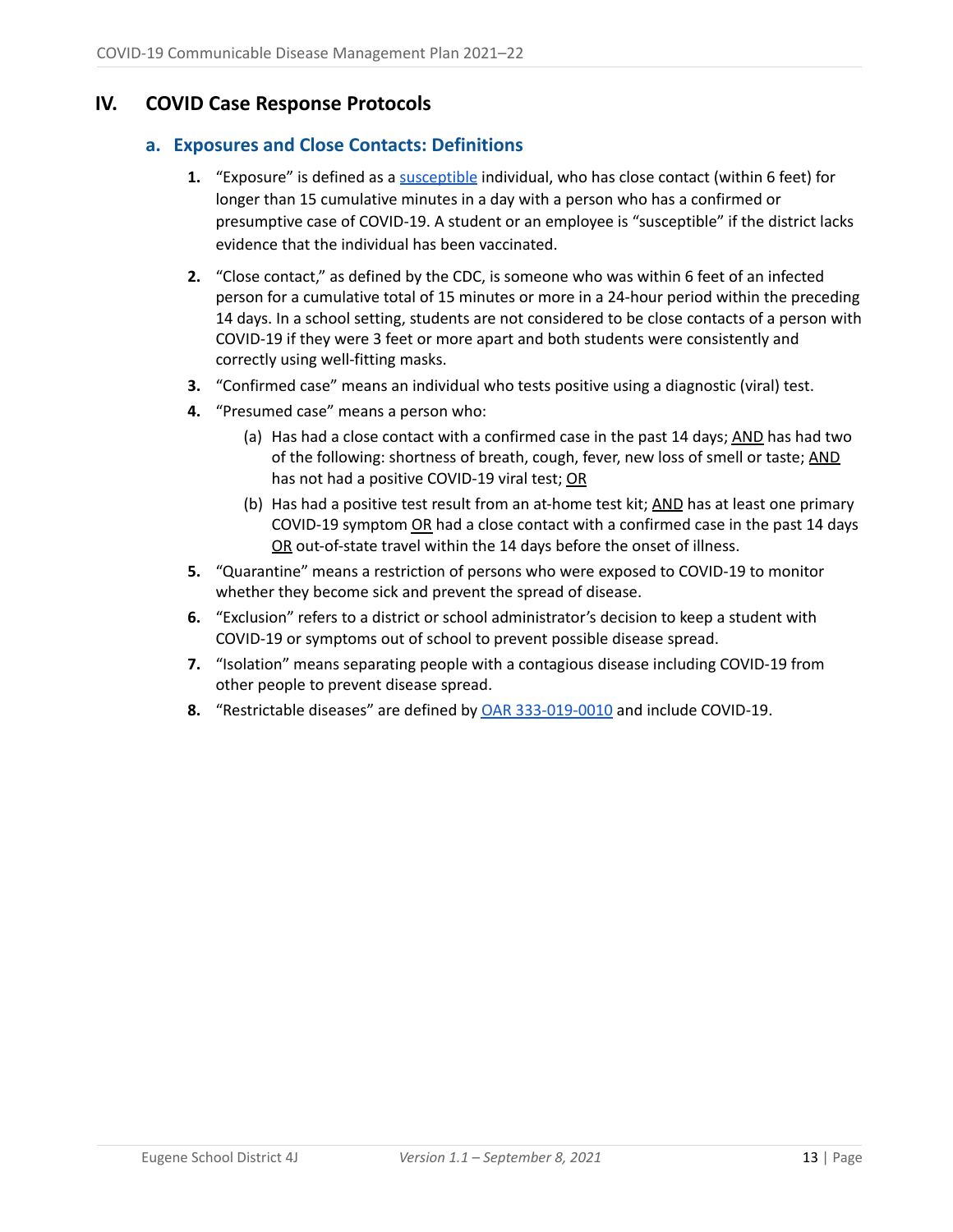# **COVID-19 Exclusion Summary Guidance for K-12**



# <span id="page-13-1"></span><span id="page-13-0"></span>**b. Isolation and Quarantine Measures**

#### **1.** *Employees*

(a) Staff who report or develop primary symptoms of COVID-19 will report such to their supervisor and leave the school or worksite immediately. Employees should seek COVID-19 viral testing and contact their health care provider. An employee may not attend or work at a district facility or school while in a communicable stage of a disease, and must be authorized to return to work by Dawn Strong, Human Resources Administrator and point of contact with Lane County Public Health.

#### <span id="page-13-2"></span>**2.** *Students*

- (a) Students who report or develop symptoms of an undiagnosed illness must be isolated in the designated isolation area in the school, with adequate space and staff supervision and symptom monitoring by a school nurse, other school-based health care provider, or other school staff.
- (b) Students will remain in the isolation area until a parent, guardian or emergency contact arrives to take them home.
- (c) Administrators will exclude from schools all students and employees diagnosed with, or suspected to have, COVID-19, consistent with OAR [333-19-0010](https://secure.sos.state.or.us/oard/viewSingleRule.action?ruleVrsnRsn=279421), unless Lane County Public Health determines that exclusion is not necessary. In practice, the district point of contact with LCPH will consult with LCPH and will follow the identified exclusion dates. See ODE's [COVID-19](https://www.oregon.gov/ode/students-and-family/healthsafety/Documents/COVID-19%20Exclusion%20Summary%20Chart.pdf) Exclusion Summary Guidance Chart and Planning for [COVID-19](https://www.oregon.gov/ode/students-and-family/healthsafety/Documents/Planning%20and%20Responding%20to%20COVID-19%20Scenarios%20in%20Schools.pdf) Scenarios in Schools for more information.

**Version 7/22/2021**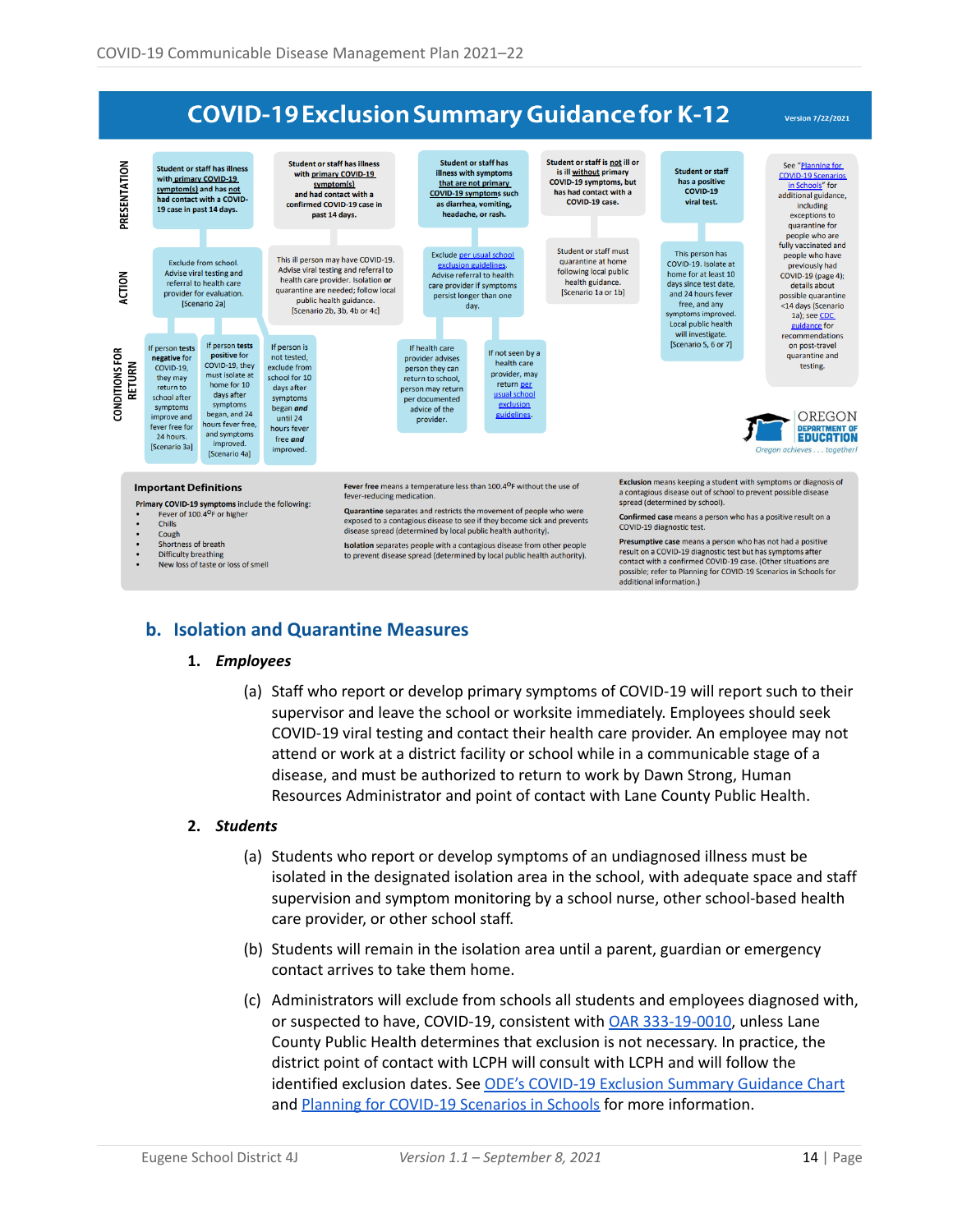(d) Generally, people who have COVID-19 should isolate for 10 days after their symptoms started (or if they have no symptoms, for 10 days after the first test date) and 24 hours after any fever has resolved without the use of fever-reducing medicine and other symptoms are improving. They are to follow all instructions from Lane County Public Health and/or the district point of contact with LCPH.

#### <span id="page-14-0"></span>**3.** *Return to School and Work*

(a) For students to return to school or staff to return to work after an illness, a variety of dynamic factors must be considered. Refer to Section [VI-Isolation](#page-12-0) and Quarantine [Protocols](#page-12-0), ODE's [COVID-19](https://www.oregon.gov/ode/students-and-family/healthsafety/Documents/COVID-19%20Exclusion%20Summary%20Chart.pdf) Exclusion Summary Guidance Chart and [ODE/OHA's](https://www.oregon.gov/ode/students-and-family/healthsafety/Documents/Planning%20and%20Responding%20to%20COVID-19%20Scenarios%20in%20Schools.pdf) Planning for [COVID-19](https://www.oregon.gov/ode/students-and-family/healthsafety/Documents/Planning%20and%20Responding%20to%20COVID-19%20Scenarios%20in%20Schools.pdf) Scenarios in Schools for specifics and the most up-to-date guidance.

#### <span id="page-14-1"></span>**4.** *Quarantine of Close Contacts*

- (a) Any unvaccinated person who has been in close contact with a person who has COVID-19 should quarantine at home for 14 days, or as directed by LCPH or the district point of contact with LCPH.
- (b) Close contacts are not required to quarantine if they are fully vaccinated against COVID-19 (received both doses of Pfizer or Moderna vaccine or one dose of Johnson & Johnson vaccine at least 14 days before the time of their exposure). Fully immunized close contacts should still monitor themselves for symptoms of COVID-19 during the first 14 days of exposure, and if symptoms develop they should isolate and seek testing.
- (c) Close contacts are not required to quarantine if they had a previous confirmed or presumptive COVID-19 case (verified by a positive viral COVID-19 test or Lane County Public Health) and have completed their isolation, and the new exposure happened within 90 days of symptom onset or the first positive test, whichever is earlier, for their original case.
- (d) A person who has been in close contact with someone who was exposed to COVID-19 does not need to quarantine. That is, quarantine is only required for people who have had close contact with a case, not those who have had close contact with a close contact of a case (an exposed person without COVID-19 symptoms and no positive test result).
- (e) In general, an identified COVID-19 case will not require that an entire cohort be quarantined, only those unvaccinated individuals who were in close contact with the case. A cohort may be kept out of school while contact tracing is completed. If in contact tracing a school cannot confirm that 6 feet of distancing was consistently maintained, or 3 feet of distancing was maintained between students with consistent mask use in an indoor school setting, then all susceptible persons the confirmed case was in contact with may be considered potential close contacts and will need to quarantine as directed in consultation with Lane County Public Health.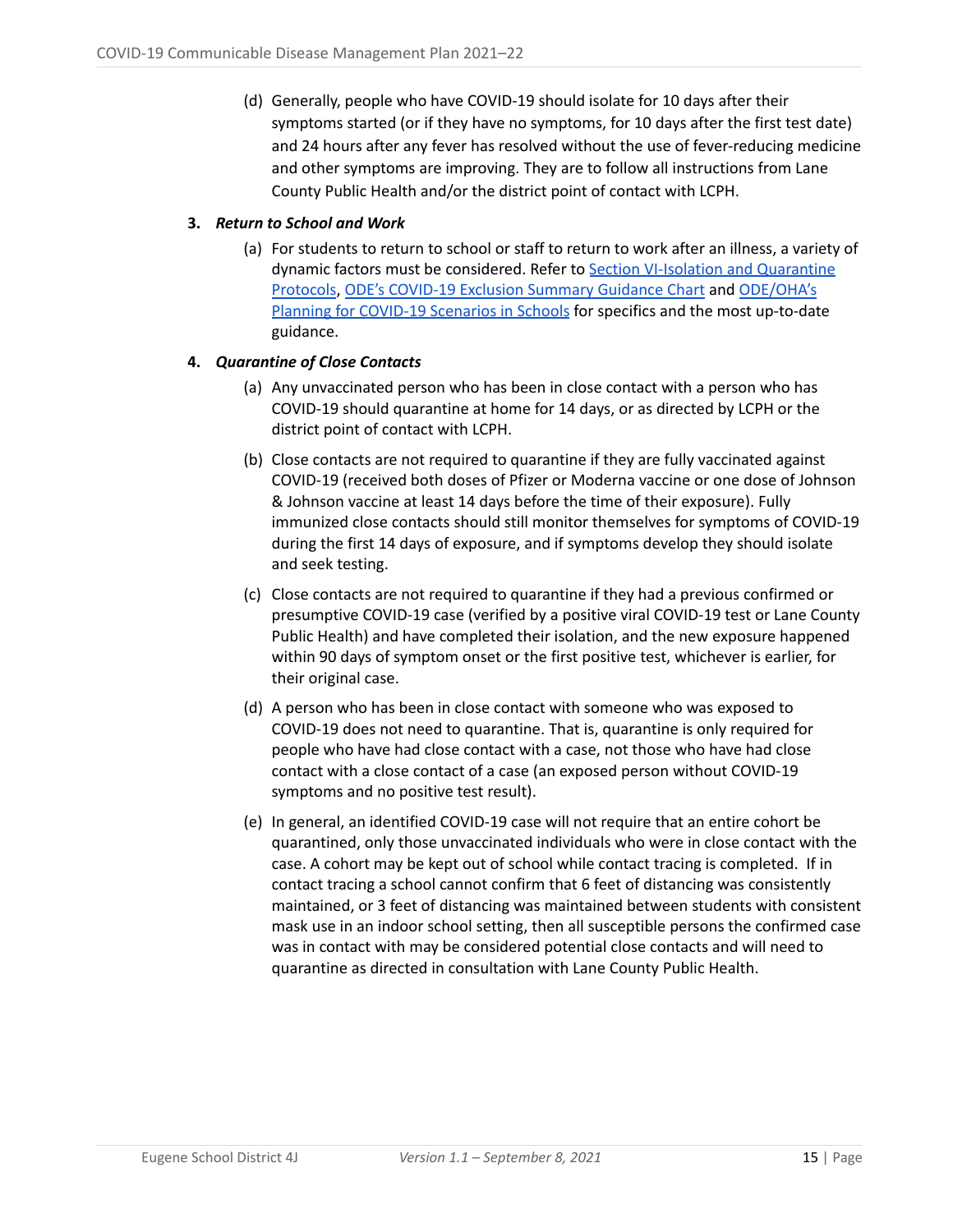

# **General Quarantine Protocol**

# <span id="page-15-0"></span>**c. Notification to District**

- **1.** District employees must notify their supervisor and not come to work, and the employee's supervisor will notify the designated Human Resources Administrator (Dawn Strong), if the employee:
	- (a) Has a confirmed or presumptive diagnosis of COVID-19,
	- (b) Has been exposed to a person with COVID-19, or
	- (c) Is being tested for COVID-19 due to symptoms or exposure concerns.
- **2.** Parents must not send their student to school and are asked to notify their school, which will notify the Student Health Services Supervisor (Joy Maxwell), if the student:
	- (a) Has a confirmed or presumptive diagnosis of COVID-19,
	- (b) Has been exposed to a person with COVID-19 *(if the student is fully vaccinated and does not have any symptoms, they are asked to notify the school but do not need to stay home)*, or
	- (c) Is being tested for COVID-19 due to symptoms or exposure concerns.
- **3.** If an employee, student or campus visitor self-discloses a confirmed or presumptive diagnosis of COVID-19:
	- (a) The person must not be permitted to access the campus.
	- (b) The staff member receiving the report must notify either the Health Services Supervisor (Joy Maxwell) for a student case, or the Human Resources Administrator (Dawn Strong) for an employee case.
	- (c) The designated Human Resources Administrator or Health Services Supervisor will notify Lane County Public Health, as required by law.
	- (d) Health Services or Human Resources will notify the Chief of Staff and Communications designee.
- **4.** If Lane County Public Health notifies the district of a confirmed or presumptive case of COVID-19 in a staff member or student:
	- (a) Health Services or Human Resources will notify the Chief of Staff and Communications designee.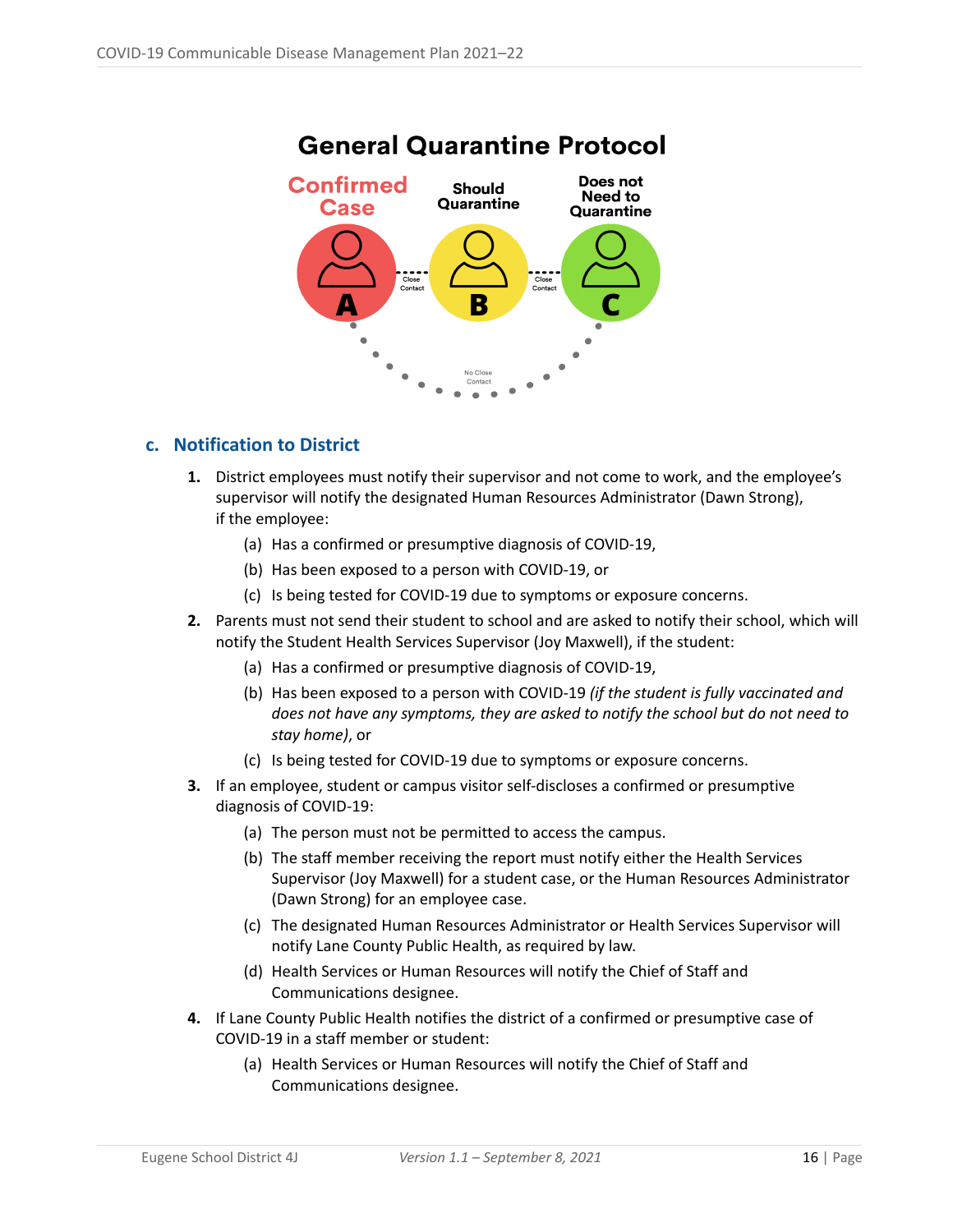# <span id="page-16-0"></span>**d. Contact Tracing and Communication**

- **1.** The district coordinates and communicates with Lane County Public Health regarding identified cases of COVID-19.
- **2.** When an individual in a school or district building is confirmed to have COVID-19, the district will conduct detailed contact tracing and identify students and staff who came into close contact with the confirmed case.
- **3.** The district will notify close contacts as soon as possible and inform them of appropriate measures, including quarantine required for any close contact who is not fully vaccinated. See Section [IV–Isolation](#page-12-0) and Quarantine for more information. Typically all close contacts are identified and notified within 1–2 days of first learning of the case. Certain circumstances such as complex contact tracing may take longer. Additionally, the overall volume of contact tracing throughout the district may have a significant impact on these timelines.
- **4.** The district will identify all staff and students who are in a cohort<sup>1</sup> with the affected person, and notify staff and parents that there has been a case identified in the cohort, normally within 1 day after contact tracing is completed.
- **5.** The district will maintain an online dashboard showing COVID cases in the district.
- **6.** As required by privacy laws, these communications will not identify a particular student or staff member as having COVID-19, or disclose other personally identifiable information about that person.
	- (a) In rare instances, and only when absolutely necessary to protect the health or safety of others, it may be necessary to disclose identifiable information to enable close contacts to take precautions or other health and safety measures.
- **7.** The district will coordinate with Lane County Public Health to disseminate critical information from the health department, to develop and deliver common health messages, and to ensure and demonstrate that the district is taking reasonable action to preserve the safety and health of our staff and students.

# <span id="page-16-1"></span>**e. Temporary Closures or Suspension of Activities**

- **1.** The COVID-19 pandemic creates the possibility of temporary closures where there are clusters of illness or in other circumstances. In such cases, the superintendent or designee or Lane County Public Health may temporarily close a classroom, school, department or other location, or may suspend or cancel a program or activity.
- **2.** The communications department will provide communications to the impacted school community, including staff. The district will follow health authority guidance in determining reopening.

# <span id="page-16-3"></span><span id="page-16-2"></span>**V. Additional Guidance**

# **a. Oregon Department of Education**

**1.** Ready Schools, Safe Learners Resiliency [Framework](https://www.oregon.gov/ode/students-and-family/healthsafety/Documents/Ready%20Schools%20Safe%20Learners%20Resiliency%20Framework%20for%20the%202021-22%20School%20Year.pdf) for the 2021–22 School Year (rev. 8/17/2021)

 $1$  A cohort is a group of students that stays together for a portion of the school day, such as a class or athletic team or school bus route. A student may be part of more than one cohort.